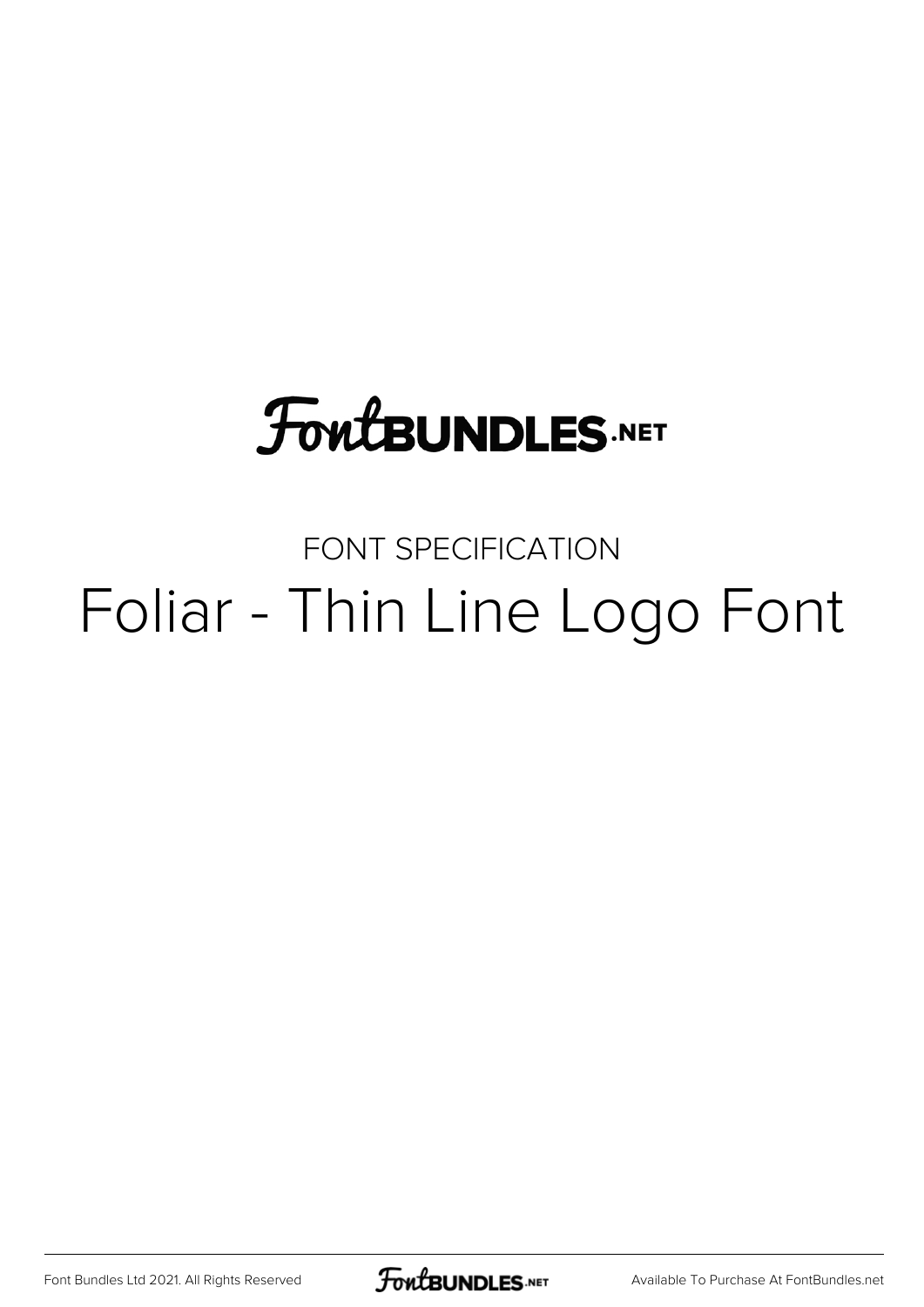#### Foliar Symbols - Regular

Uppercase Characters



Lowercase Characters

 $28 - 40$  a se sa s  $\frac{10}{10}$   $\frac{10}{10}$   $\frac{10}{10}$   $\frac{10}{10}$   $\frac{10}{10}$   $\frac{10}{10}$   $\frac{10}{10}$   $\frac{10}{10}$   $\frac{10}{10}$ po # n a se coop a @ @ C &

Numbers



Punctuation and Symbols

All Other Glyphs









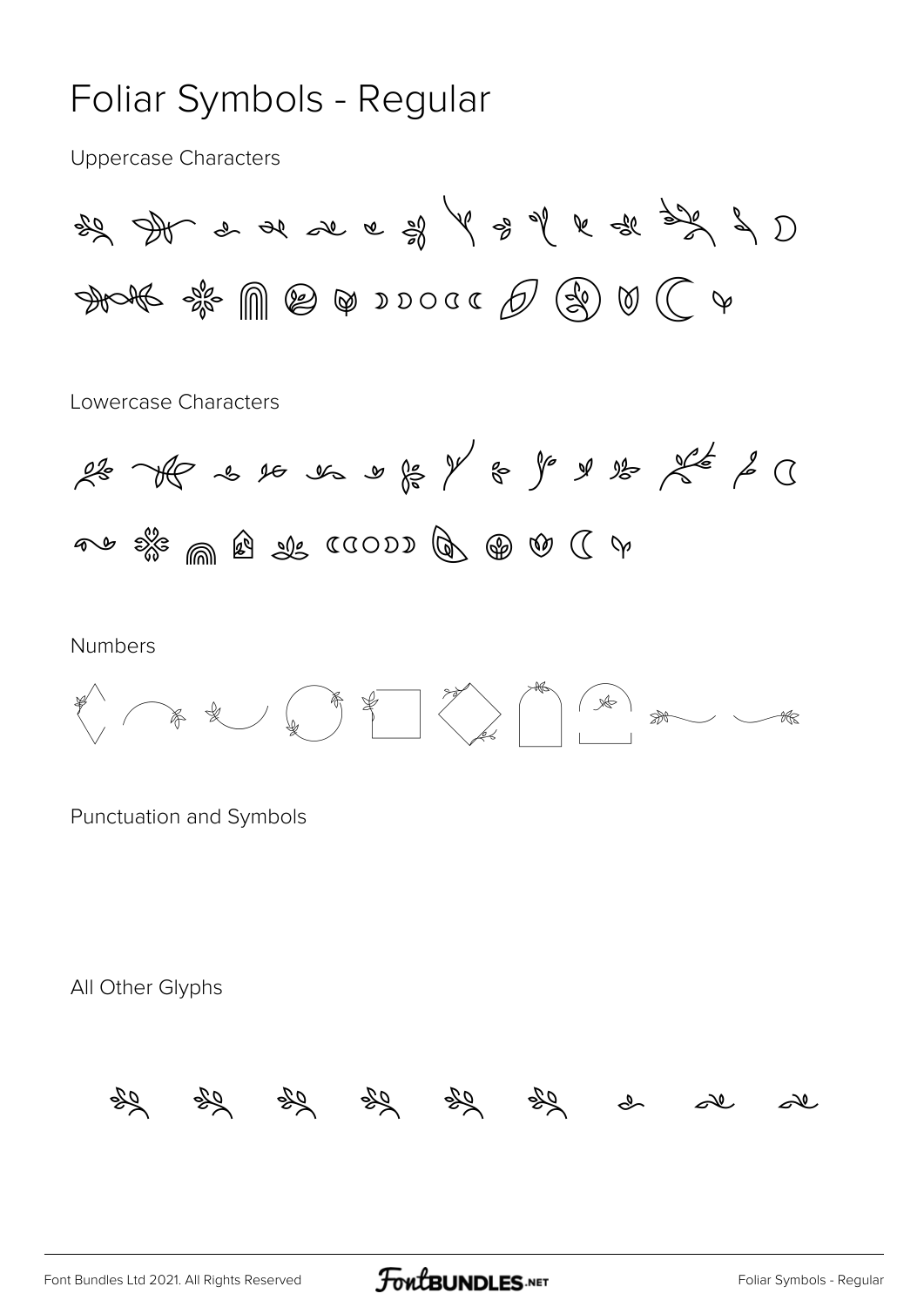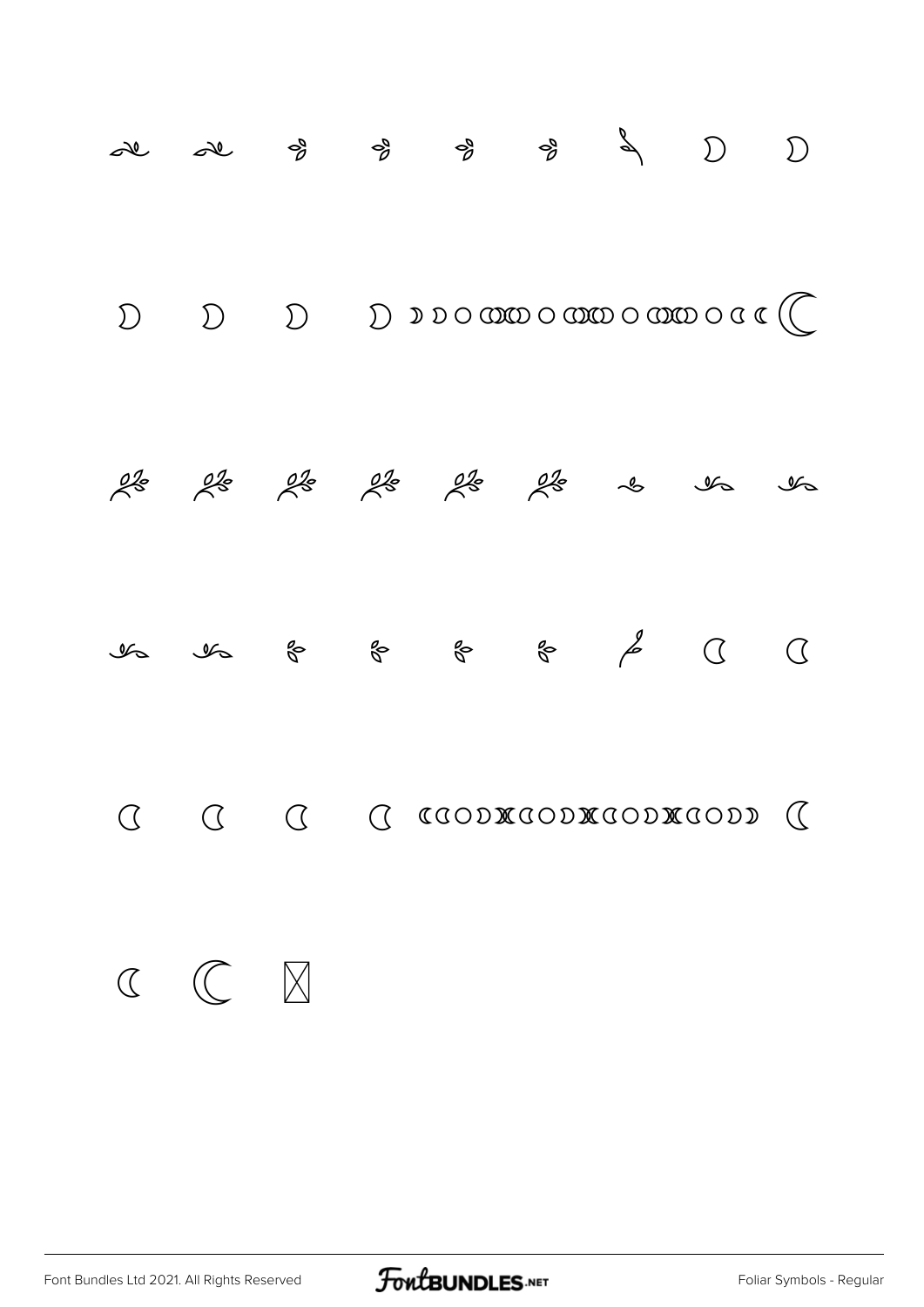#### Foliar Decorative - Regular

**Uppercase Characters** 

## ABCPFFGHTJKLAANO PORSTUWXXYZ

Lowercase Characters

# ABCDFFGHIJKLMNO  $PQRSTUVWXXYZ$

**Numbers** 

### $0123456789$

Punctuation and Symbols



All Other Glyphs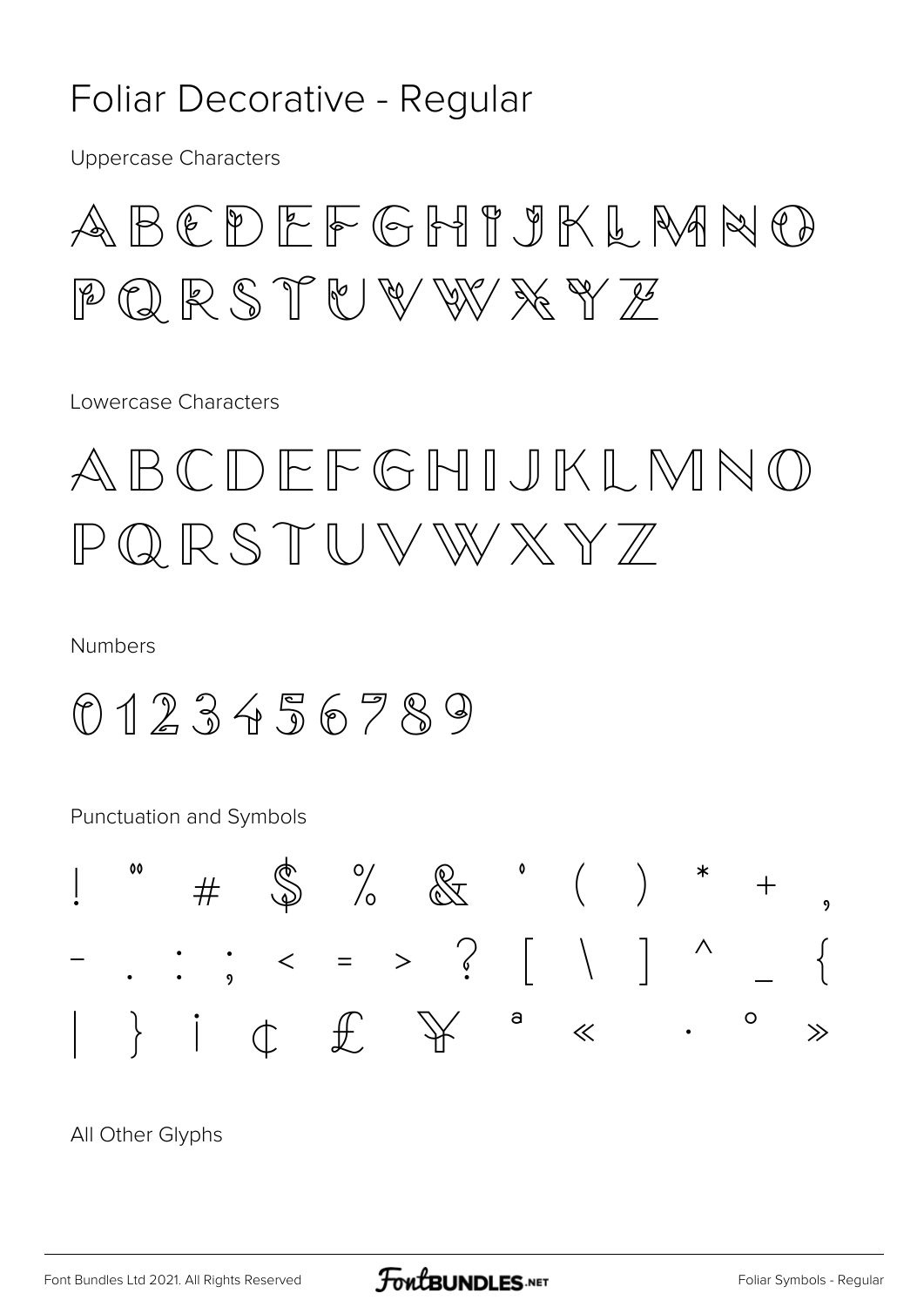

[Font Bundles Ltd 2021. All Rights Reserved](https://fontbundles.net/) **FoutBUNDLES.NET** [Foliar Decorative - Regular](https://fontbundles.net/)